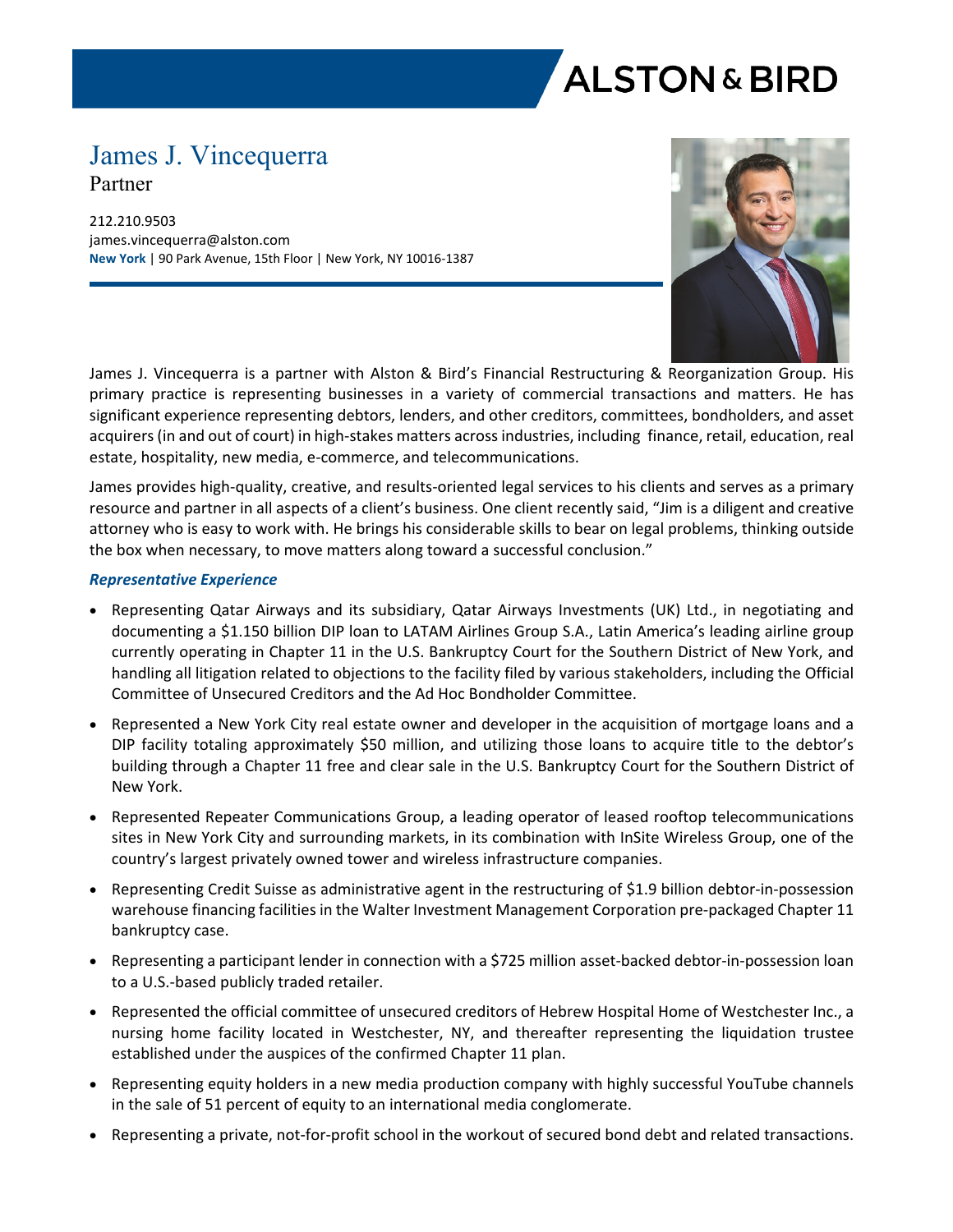

- Representing a hotel developer in connection with branding, governance, capital improvement projects, and commercial agreements.
- Represented a group of investors in negotiations to gain control of the New York City Opera Company.
- Represented a major international engineering and aerospace corporation in the negotiation of a critical supply contract.
- Counsel to a hedge fund in connection with the wind down of investment in a medical device portfolio company.
- Representing one of the largest rooftop management companies in New York City in various corporate transactions and asset sales.
- Representing foreign and domestic textile manufacturers in the negotiation of sourcing agreements and credit terms with U.S.-based retailers.
- Represented an individual bondholder in a hotly contested confirmation hearing over terms of a plan and change of control trigger contained in the controlling indenture.
- Counsel to the official committee of unsecured creditors in the Orleans Homebuilders Inc. Chapter 11 proceedings involving one of the oldest residential builders in the Northeast.
- Special counsel to Chemtura Corporation, one of the largest publicly traded specialty chemical companies in the U.S., in its Chapter 11 proceedings.
- Counsel to a national retail chain and secured lender in a multimillion-dollar contested confirmation hearing concerning valuation, financing, and leasing issues for a retail shopping center in upstate New York.
- Counsel to a collateral manager of CDO assets exceeding \$6 billion in the prosecution of claims and interests in numerous bankruptcy proceedings, workouts, and restructurings, as well as related federal and state court litigation.
- Represented the liquidation trustee appointed pursuant to a bank holding company's confirmed plan of liquidation in connection with a lawsuit alleging that the former parent of the debtor caused the bank failure after spinoff.
- Negotiated a lucrative settlement that included an \$80 million cash settlement and an additional \$275 million in tax refunds previously paid to the IRS on account of historic net operating losses.
- Represented an affiliate of Sleepy's LLC in its winning bid to acquire 100 percent of the membership interests in Mattress Discounters Group LLC, in addition to its previous acquisitions of the assets of Rockaway Bedding, Dial-A-Mattress, and Better Bedding, primarily including intellectual property rights and shopping center leasehold interests.
- Represented a shopping center landlord in the Kmart bankruptcy case with more than 75 locations.

#### *Publications & Presentations*

#### *Publications*

"Some Pointers for Stressed and Distressed Charitable Orgs," *Law360*, February 15, 2018.

### *Education*

- St. John's University (J.D., 1999)
- Johns Hopkins University (B.A., 1995)